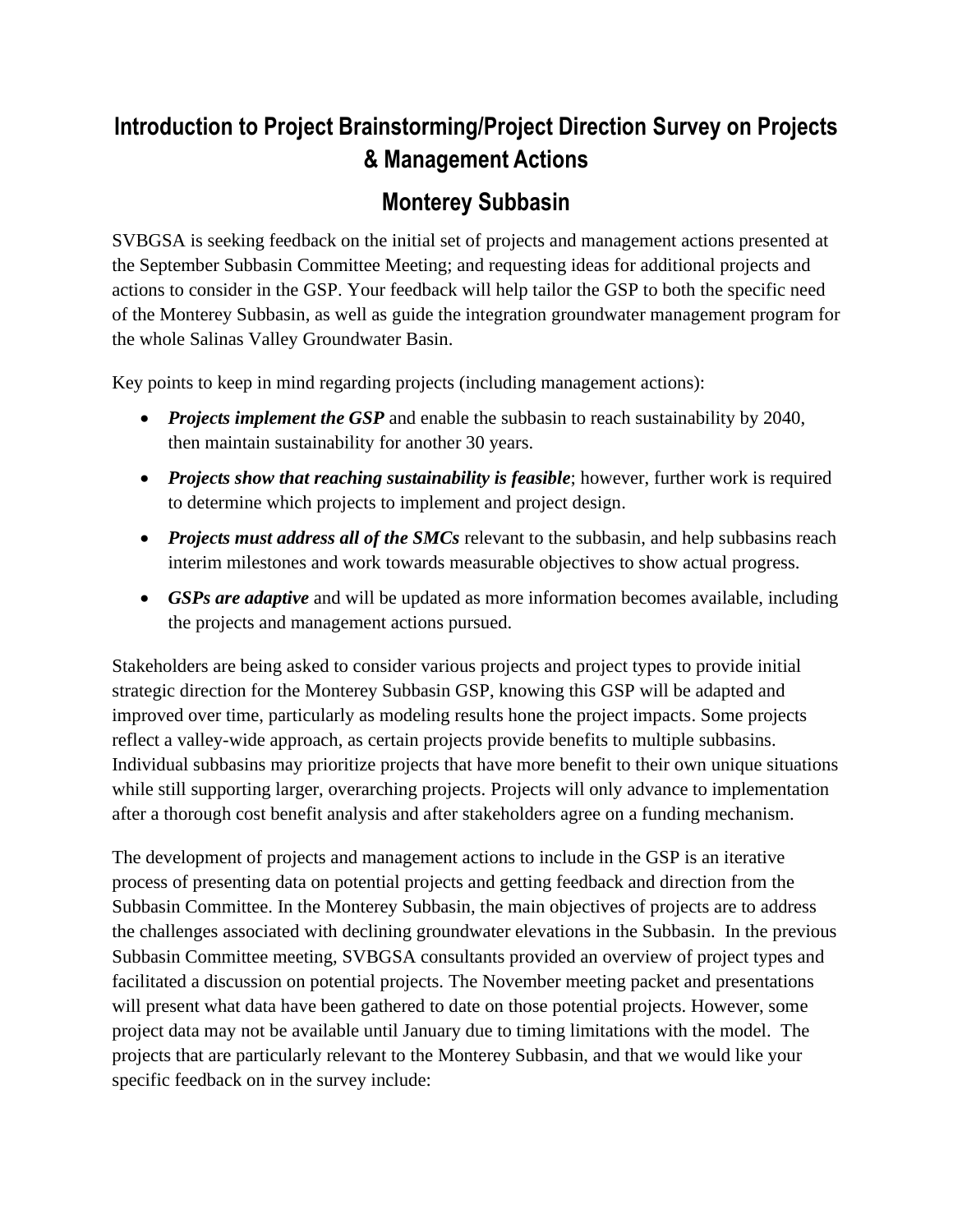- Recycle water to use in lieu of groundwater pumping. This would involve investigating golf course irrigation water supply and potential use of treated wastewater for irrigation.
	- o Pros: would keep water within the Subbasin, reduce pumping.
	- o Cons: unsure if there are opportunities for it.
- Use water from the Upper Corral/Calera Canyon. This project was included in the GeoSyntec recommendations. The project recharges surface water runoff, could include building impoundments to develop a supplementary water supply, and distributes water from upper portions of the El Toro Planning Area to the lower portions. The most feasible option may be to direct surface water runoff into recharge ponds.
	- o Pros: would provide recharge.
	- o Cons: may require water and/or action outside of the Subbasin, would only receive significant quantity of water during storm events, likely to be costly when compared to quantity of water recharged, will require land acquisition/re-zoning.
- Decentralized recharge projects with stormwater. This generally entails retrofitting existing homes or properties to capture stormwater and recharge it on-site. Funds would likely be needed to help for the retrofits.
	- o Pros: low cost to agency, widely distributed recharge throughout the Subbasin, greater public engagement.
	- o Cons: likely limited amounts of recharge could be obtained, relies on participation by a substantial number of landowners.
- Domestic conservation. This would involve incentivizing or helping individual households implement conservation measures, such as xeriscaping.
	- o Pros: low cost to agency, widely distributed throughout the Subbasin.
	- o Cons: possible that limited water savings could be obtained given previously implemented measures, relies on participation by a substantial number of landowners.
- Pumping limitations. Pumping limitations can take many forms, as outlined in the survey.
	- o Pros: low cost to implement, would address over-pumping.
	- o Cons: might not generate public support, challenge to design equitable program, GSA might not be able to incorporate de-minimis pumpers into pumping limitations. Could have negative impacts on crop production and landowners.